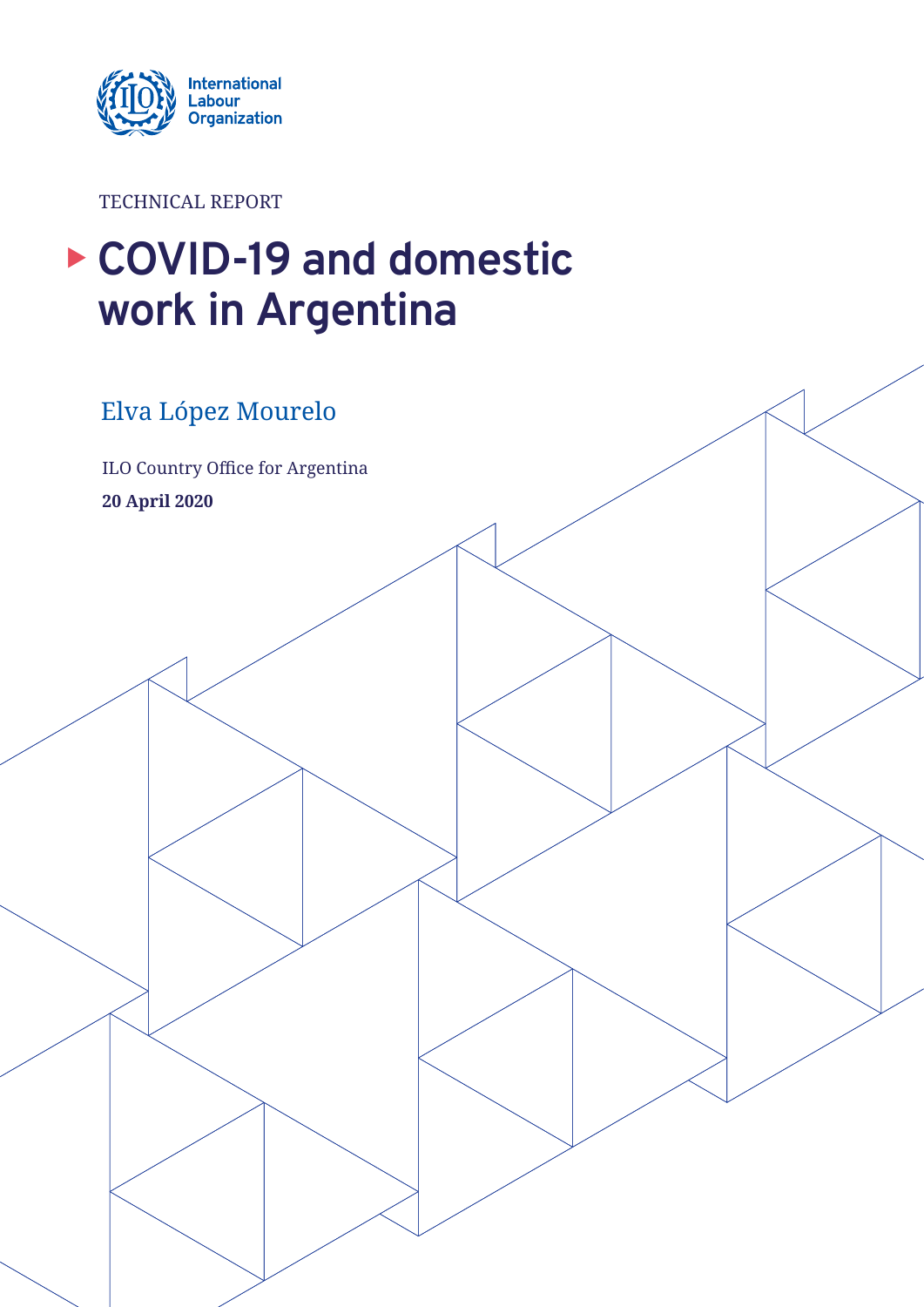### X **Table of Contents**

This report highlights the effects of the COVID-19 crisis on domestic work in

 $\blacktriangleright$ Argentina, and it describes the reasons why this economic situation is placing domestic workers in a highly vulnerable position. Moreover, the document details the measures implemented in Argentina that have a direct effect on the sector, and it analyses the extent to which they are in line with the recommendations for offering a comprehensive response to domestic workers in this crisis.

| 1. | <b>Introduction</b>                                                           | 5  |
|----|-------------------------------------------------------------------------------|----|
| 2. | Domestic work in Argentina                                                    | 7  |
| 3. | Labour conditions of domestic workers in Argentina                            | 11 |
| 4. | What is the impact of COVID-19 on domestic work?                              | 16 |
| 5. | Support measures for domestic work implemented in Argentina                   | 19 |
| 6. | Policy recommendations for mitigating the impact of COVID-19 on domestic work | 21 |
| 7. | <b>Final considerations</b>                                                   | 24 |
| 8. | <b>Bibliography</b>                                                           | 27 |

The ILO Country Office for Argentina will update this report as new data and information become available. Visit the ILO's web page for more information and updates about the COVID-19 crisis: **www.ilo.org/buenosaires.**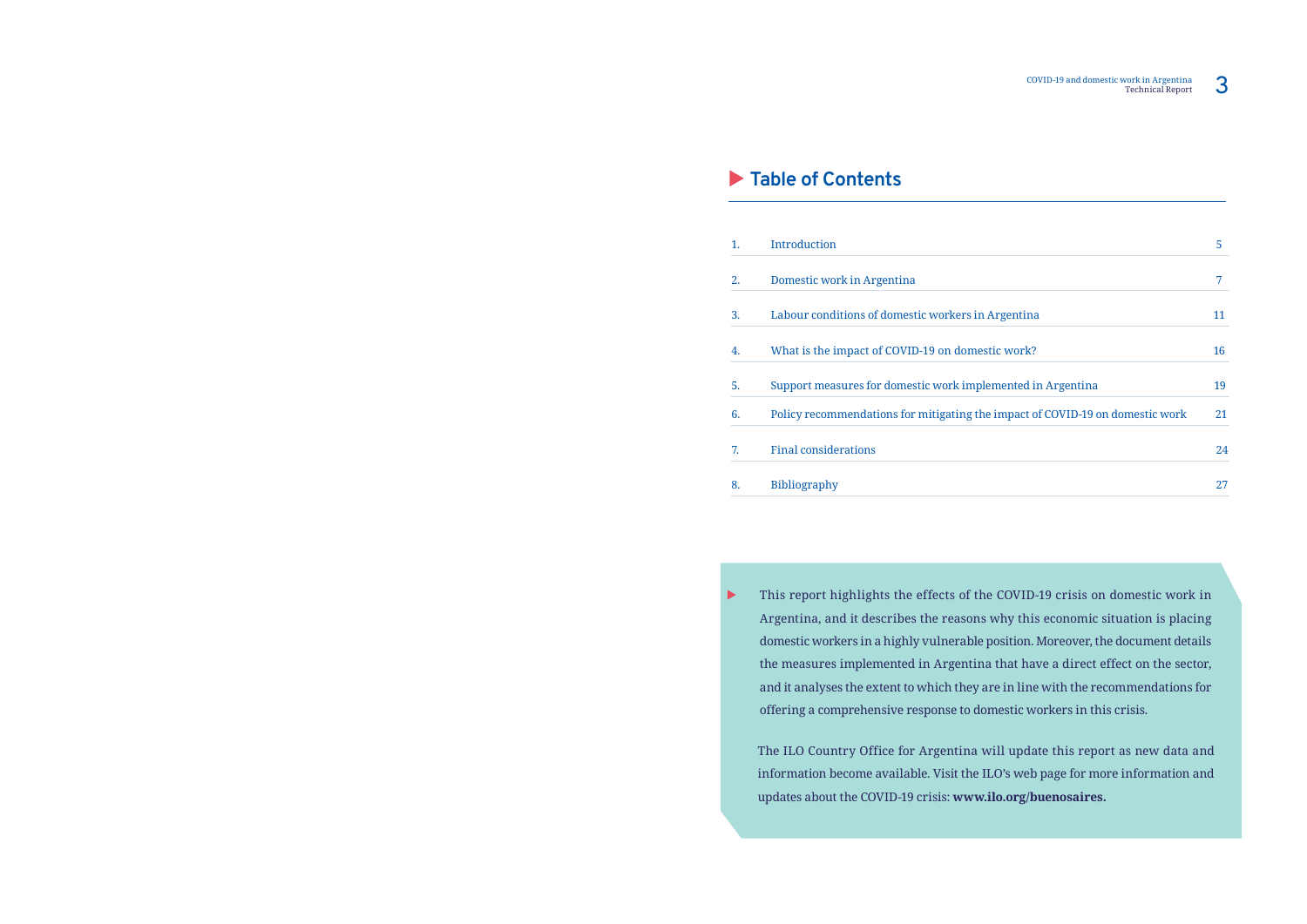**1. Introduction1**

The crisis caused by the COVID-19 pandemic is having a major impact on Argentina's labour market. While the economic, labour and social consequences are generalized, there are a number of worker groups that are particularly affected.

Domestic workers2 are on the front line of the response, and their function is essential to maintaining a good state of health of families and communities. In fact, in Argentina people who provide personal assistance and caregiving tasks3 continue to work, despite the measures of social isolation, because the government declared the activity to be essential. Conversely, people who perform general domestic tasks (cleaning, washing, ironing, maintenance, cooking, etc.) must comply with the mandatory quarantine measures, and in turn, employers must guarantee the right of workers to remain in their homes while receiving wages.

Due to the socio-demographic profile of these workers and the conditions under which they perform their activity, they are in an especially vulnerable situation within the current context, given that they are more exposed to the economic and social impacts of COVID-19. There are various reasons to explain this situation: the high presence of female heads of household with low income and with children and adolescents under their care, together with the precarious labour conditions marked by a major incidence of informality, a lack of access to labour rights and exposure to risks, both in the workplace and while commuting, among other reasons.

2 Even though in Argentina the law that regulates this activity uses 'private household labour', this note

<sup>1</sup> The author would like to thank the comments and suggestions of Cristina Antúnez (Ministry of Labour, Employment and Social Security), Claire Hobden (ILO, Geneva), Lucía Martelotte (UN Women), Francisca Pereyra (Universidad Nacional de General Sarmiento), Michela Pizzicannella and Magalí Yance (ILO, Argentina), as well as the comments and suggestions of Carmen Britez, Carlos Brassesco and Marta Roncoroni of the Domestic Workers Union (UPACP) in Argentina.

maintains the expression 'domestic workers' for consistency with the name proposed in ILO Convention No. 189, as well as to facilitate information search processes on the subject within the scope of technical and academic studies.

<sup>3</sup> The Decree of Need and Urgency (DNU), No. 297/20, establishes the following as essential activities in Article 6, paragraph 5 thereof: 'Persons who must assist others with a disability; assist relatives who need care; assist elderly persons; assist children and adolescents'. However, those workers who are over the age of 60 years, who are pregnant, who belong to the risk groups established by the National Ministry of Health, who have school age children under their care or who perform their job at a household with persons under mandatory quarantine have a right to paid leave.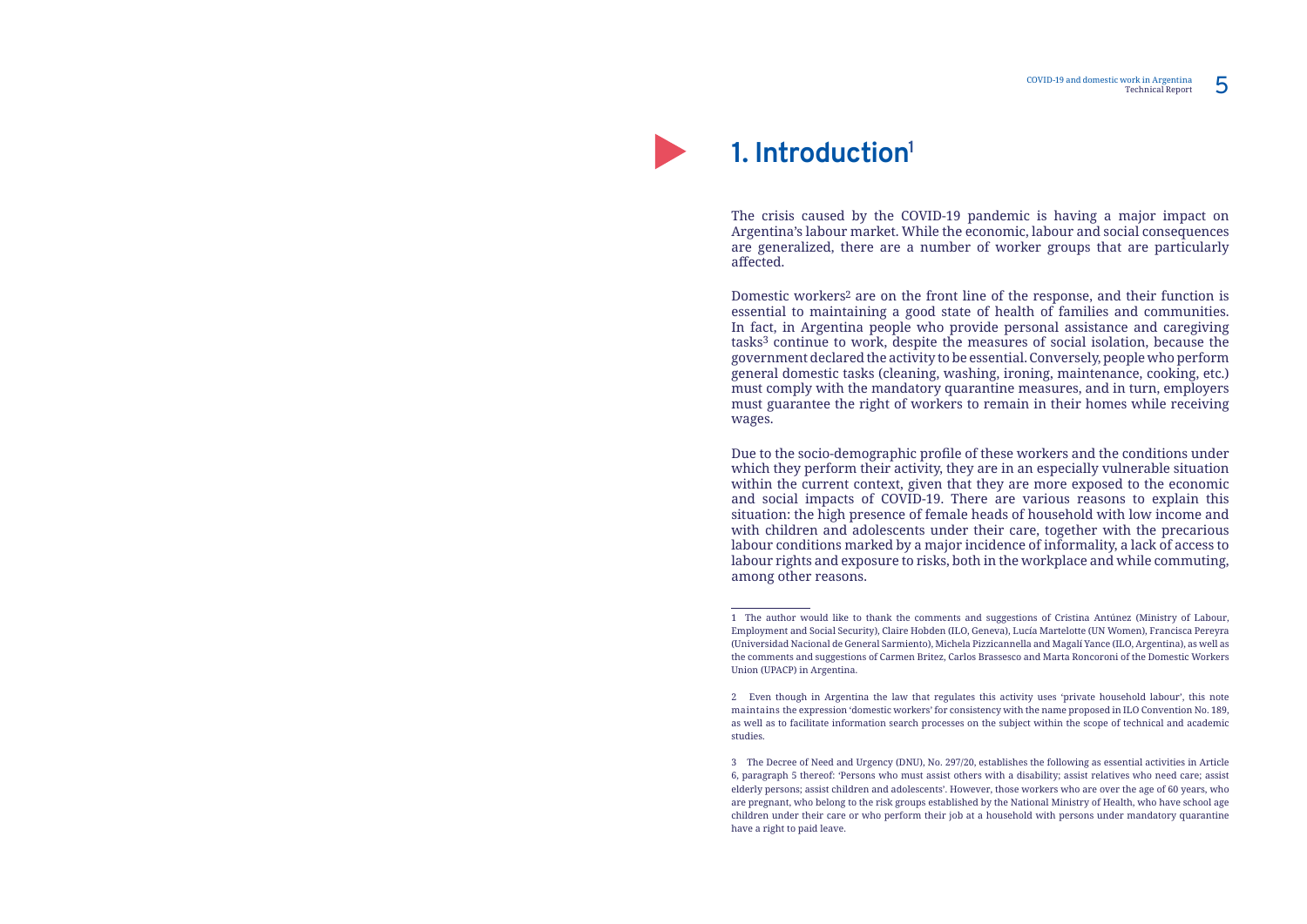In the case of workers who perform caregiving tasks, they will likely be forced to work longer workdays due to the closure of schools, care centres and other places that provide care. Moreover, they are exposed to taking care of ill persons, often without adequate preventive measures or without the necessary hygiene materials. In the case of workers who perform general domestic tasks, especially those who work by the hour, their right to remain at home while receiving a wage during the mandatory quarantine period could be breached.

This note highlights the effects of the COVID-19 crisis on domestic work in Argentina, it details the implemented measures that have a direct effect on the sector and it analyses the extent to which they are in line with the recommendations for offering a comprehensive response to domestic workers within this context.



In any event, regardless of the tasks they perform, all domestic workers face the risk of losing their jobs because their employers have difficulties paying the corresponding wages. Likewise, the high incidence of informality in the sector prevents most workers from having unemployment insurance or compensation, coverage for occupational risks, sick leaves or health insurance that allows them to be covered under all these contingencies.

Within this context, the government implemented income assistance measures such as the Emergency Family Income (IFE)—which covers all domestic workers, regardless of the type of work they perform (general tasks or caregiving) or their situation in terms of registration of the employment relationship. However, the workers' lack of information regarding their rights hinders completely effective coverage. In this regard, other measures are needed to guarantee a comprehensive and effective response to all the vulnerabilities faced by these workers.

### **2. Domestic work in Argentina**

In Argentina, the weight of domestic services in the labour structure is considerable. According to the latest National Survey of Workers on Employment, Work, Health and Safety Conditions (ECETSS),<sup>4</sup> in Argentina there are nearly 1.4 million domestic workers. This labour force represents 5.6 percent of employment, 17.4 percent of employed women and 22 percent of female wage earners. These figures show the relevance of this occupation for female employment, as well as the feminization of the sector: almost all workers who perform this activity are women (99.3 per cent).

Unlike what is observed in other countries or regions, the presence of migrant workers is relatively low in the sector, given that only 9.1 per cent were born in another country5 (Graph 1, Panel B). Moreover, the age of the majority of domestic workers is concentrated in the central age range, and mainly between 45 and 54 years (Graph 1, Panel A). Domestic work is an employment opportunity for many women who join the labour market at an advanced age, after a long period without having performed remunerated activities. This type of labour insertion frequently arises because of a critical situation in the household, such as separation from the spouse or because the spouse becomes ill or loses their job (Trujillo & Sarabia, 2011).

In fact, a very high proportion of domestic workers are heads of household (44 per cent), with 87 per cent taking care of children under the age of 18 years. Among these women, 31 per cent have children under the age of 5 (Graph 1, Panels C and D). This situation reflects the dual care burden faced by domestic workers, who have to combine the remunerated care tasks they perform outside the household with non-remunerated care in homes that are often characterized as being single-parent households with the presence of children and a large number of family members. Specifically, 37 per cent of domestic workers live in homes that include 2 or 3 family members, while 56 per cent live in homes with at least 4 inhabitants (Graph 1, Panel F).

The fact that such a high percentage of workers are economically in charge of households with large families, including the presence of young children, leads to vulnerability that is exacerbated by the relatively low wages in the sector. It is therefore no surprise that over half live in households in which the monthly

4 The ECETSS was conducted during the second half of 2018. Even though the Permanent Household Survey

<sup>(</sup>EPH) offers more recent data about the volume of domestic workers, the ECETSS is used because it contains more detailed information on working conditions.

<sup>5</sup> While the presence of migrant workers is relatively low, specifically in Buenos Aires the percentage of the migrant population engaged in the sector is higher, especially migrants coming from Paraguay, Bolivia and Peru (Rodríguez Nardelli, 2016).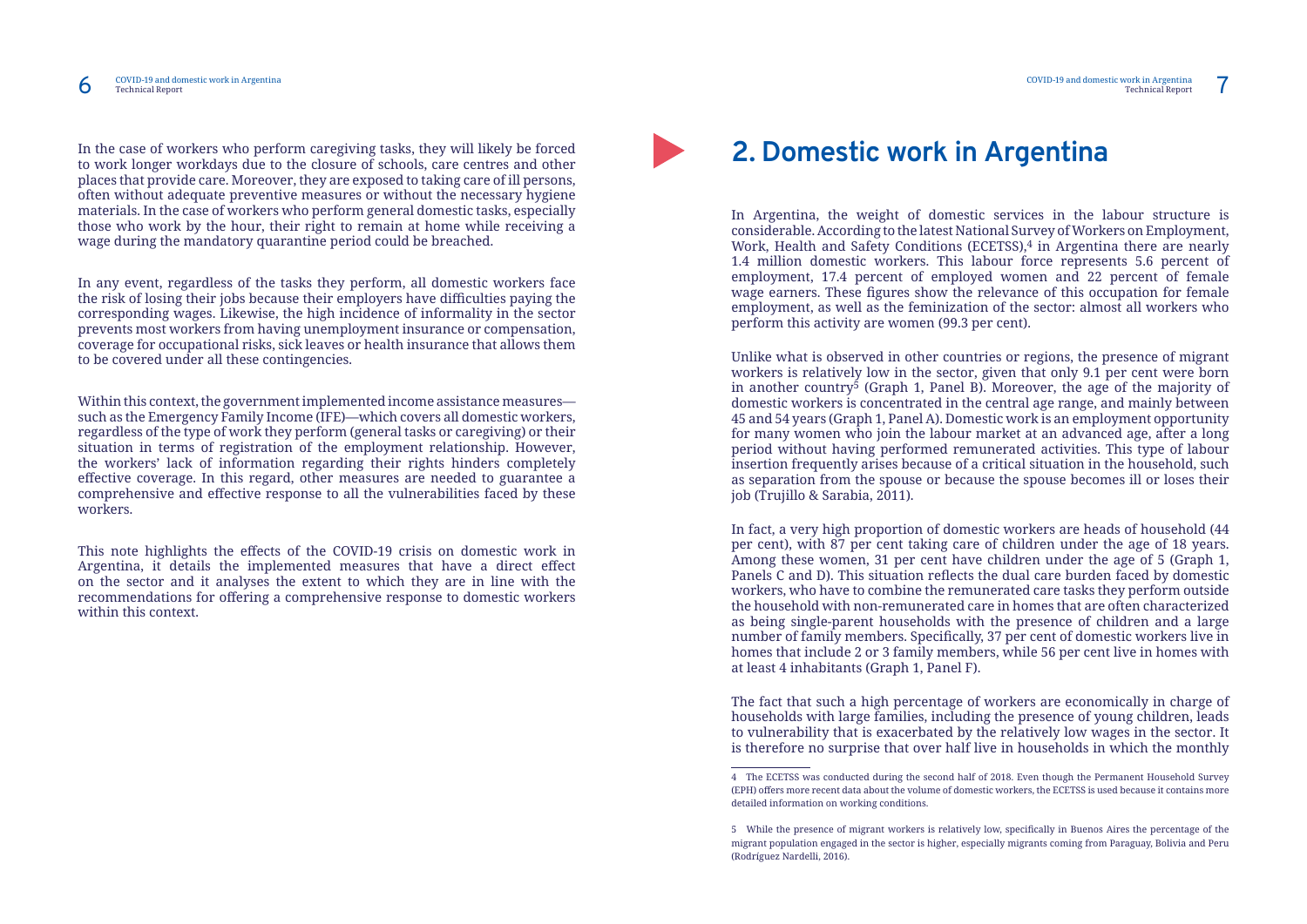

### **Graph 1**: Socio-demographic characteristics of domestic work in Argentina

### ▶ Panel **D** - **Presence of children in the household**



#### X Panel A - **Sex and age**



X Panel C - **Function in the household**



### X Panel E - **Household income**









income is below 15,0006 pesos (ARS) (Graph 1, Panel E). Moreover, they live in neighbourhoods where many families are in the same situation and where there are major deficits related to services from and the presence of the State. This leads many of these women to perform non-remunerated community work, which means a triple burden of care.

The socio-demographic profile of domestic workers shows aspects of their vulnerability with respect to facing the COVID-19 crisis. That vulnerability is compounded when their labour conditions are considered. This situation clearly shows the importance of having labour market institutions that offer suitable protection for workers, especially in a crisis context such as this one. Over the last decade, Argentina took major steps in this area (see Box 1), although there are still major challenges pending, as it is detailed in the next section.

▶ **Source:** Own preparation based on the ECETSS - 2018.

<sup>6</sup> This value is slightly above the ARS11,300 corresponding to the Minimum Adjustable Wage (SMVM) of December 2018. In turn, it is significantly below the average income of wage earners in the fourth quarter of 2018 (ARS19,464).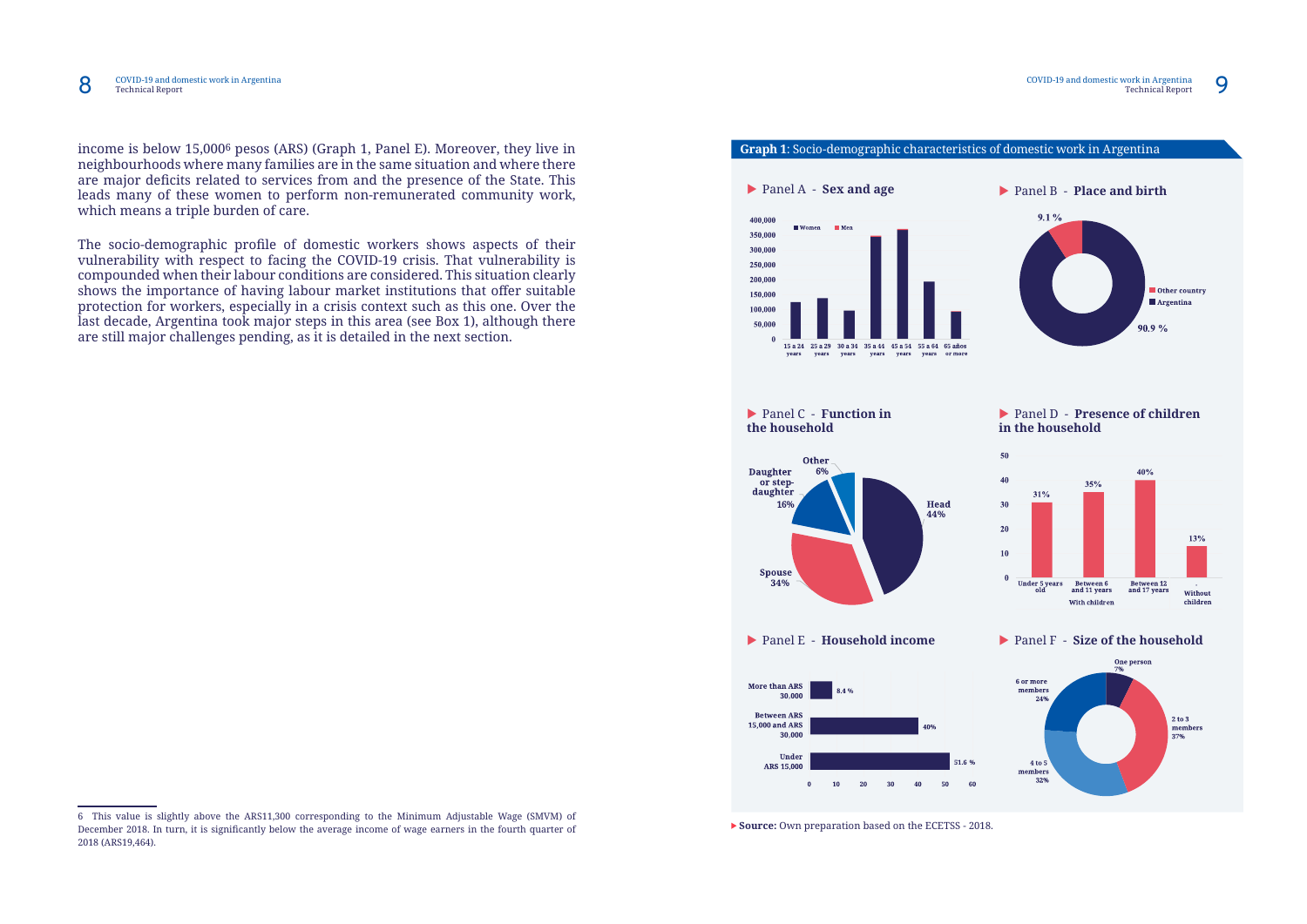### **3. Labour conditions of domestic work in Argentina**

Domestic work in Argentina, just like other countries in the region, takes place under certain labour conditions that place workers in a position of greater exposure to the risk of infection and greater exposure to the possible effects of the established health measures, such as the social isolation policy. For example, the live-in mode—meaning when a worker lives in the home of their employer—means that, among other aspects, the health of these workers and their exposure to the risk of infection depends to a large extent on the actions that their employers take.

In the case of workers who are not live-in, they quite commonly work for more than one employer. The figures show that of the 32 per cent of domestic workers who work for more than one household, 69.5 per cent work for two and 21.3 per cent work for three (Graph 2, Panel A). This situation exposes them to a greater risk due to having to travel between homes and due to the fact that they depend on the protective measures adopted by more than one employer. In turn, this means that there must be an instance of dialogue with each employer regarding the physical and economic risks faced by these workers.

While the majority of domestic workers in Argentina (72.7 percent) perform general domestic tasks (cleaning, washing, ironing, maintenance, cooking, etc.), one out of every four performs caregiving tasks (Graph 2, Panel B). In the case of these workers, declared to be an essential activity according to DNU 297/20, the situation caused by COVID-19 means that they have to assume an extraordinary burden: due to the closure of care centres, many households and families have a greater demand for remunerated care services.

In turn, their wages are generally lower than the country average. Practically all domestic workers are below the 25th percentile of the country in the distribution of monthly labour income (Graph 2, Panel C). As stated in the preceding section, considering that domestic workers usually represent the main breadwinner for their households, they are in a situation of extreme vulnerability due to any reduction of their income. In many cases, these workers live in poverty, and their savings or other financial resources are scarce or insufficient for facing periods of economic shutdown.

**Labour institutions for domestic work in Argentina**

### **Box 1**

In 2013, Argentina enacted **Act 26844, 'Special Employment Contract Scheme for Private Household Labour'.** This Act regulates the labour rights of all domestic workers, regardless of how many hours they work. The law establishes equality with rights that already existed for all other wage earners, such as sick leave, holidays and compensation for dismissal. In addition to maternity leave (90 days financed by the National Social Security Administration, ANSES), the act also includes leaves due to the death of a spouse, parents or children. Moreover, it makes occupational risk coverage mandatory, given that employers have to contract the services of an Occupational Risk Insurer (ART). Finally, domestic workers are included under the benefit of noncontributory family allowances, such as the Universal Child Allowance (AUH) and the Universal Allowance for Pregnancy (Pereyra, 2017).

Within the framework of this act, in 2015 the **National Commission on Private Household Labour (CNTCP)** was implemented, a negotiation body formed by unions of the sector, by organizations representing the employer sector and by the Goverment, and it has the authority to negotiate wages and working conditions. This space for social dialogue demonstrated the Commission's efficacy at establishing improvements to wages and to working conditions in the sector (Pereyra, 2018), a capacity that is especially relevant in the current crisis context.

The **Labour Court for Private Household Labour**, which comes under the Ministry of Labour, Employment and Social Security (MTEySS), is the body that holds jurisdiction in the City of Buenos Aires for resolving any conflicts that occur between workers and employers of the activity. During the entire process, the court seeks reconciliation between both parties. It was established by Act 26844, and it gives provinces the possibility of adhering to the system.

In 2014, Argentina ratified the **ILO Domestic Workers Convention (No. 189).** This instrument establishes that all domestic workers have the right to a safe and healthy working environment and that effective measures must be adopted to ensure their occupational safety and health. Likewise, Argentina undertook to adopt appropriate measures in order to ensure that domestic workers enjoy favourable conditions that are the same as all other workers with respect to social security protection, normal work hours, compensation for overtime and daily and weekly time off.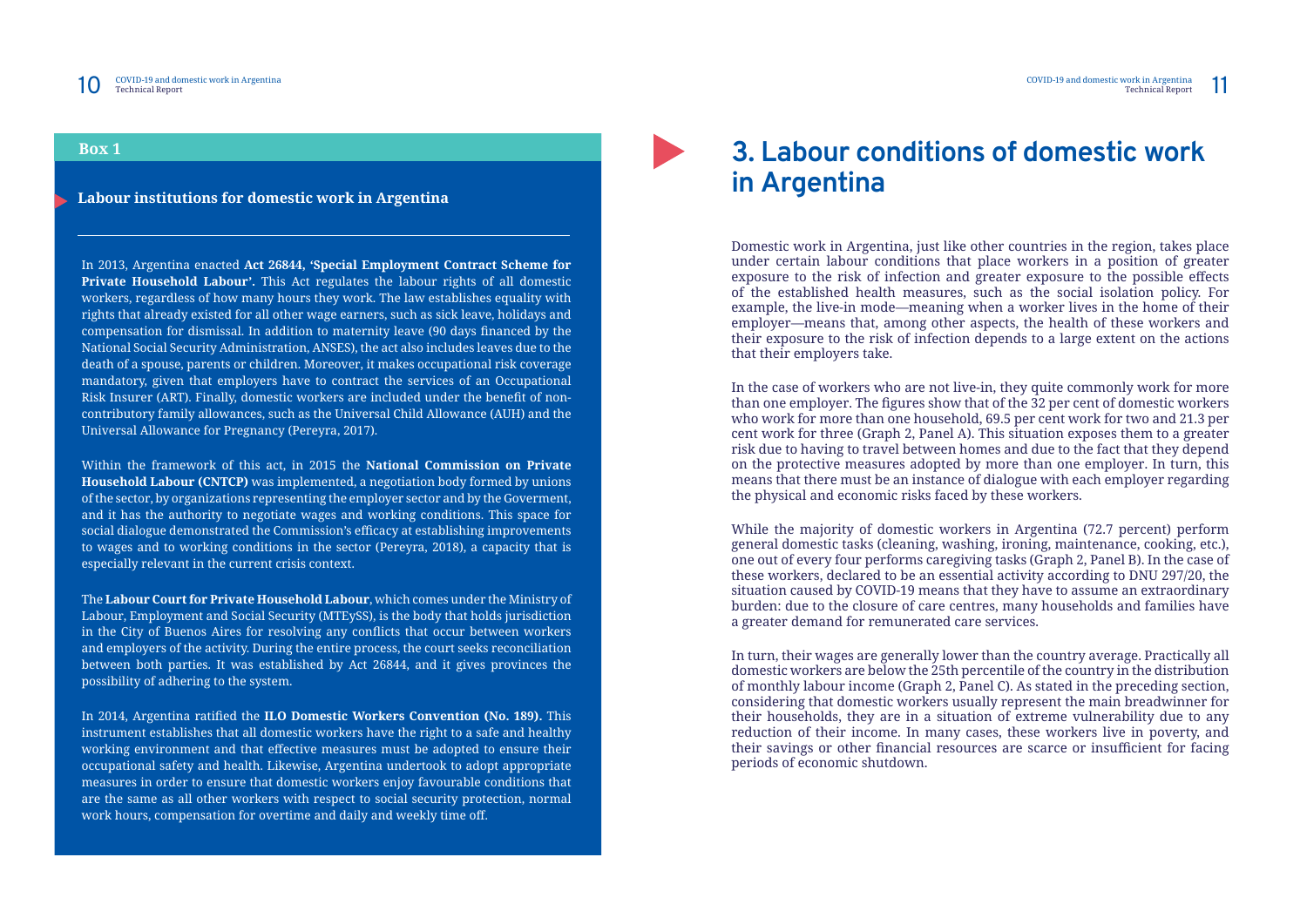**Note:** General domestic tasks include cleaning, washing, ironing, maintenance, cooking and all other tasks typical of the household.

**Source:** Own preparation based on the ECETSS - 2018.

Despite the advances in labour market regulations and institutions, fewer than one in four domestic workers are registered. The non-registration rate reaches nearly 77 per cent and places nearly one million workers in the informal economy (Graph 2, Panel D). Notable among the factors that reveal the incidence of informality are those that, in turn, explain the vulnerability of domestic workers to the COVID-19 crisis (see Box 2).

Within the current crisis context, the high incidence of informality means that the vast majority of workers do not have access to protection mechanisms in order to ensure income during the time when they cannot perform their activity. Predictably, registration is closely associated with receiving other essential labour rights. In fact, domestic workers see that their labour rights are barely covered, including coverage due to an occupational accident or illness (3.3 per cent of non-registered workers have access to this benefit), maternity leave (5.2 per cent), health insurance (9.4 per cent), paid vacations (13.7 per cent), sick leave (16.2 per cent) and bonuses (18.1 per cent). Access by non-registered domestic workers to social rights is considerably less than in the case of non-registered wage earners (Graph 2, Panel E).



Regarding the working conditions over which the COVID-19 pandemic could have a greater impact, the most notable are having to commute to the household where they work, having to work overtime and having to handle harmful or toxic chemical substances.

The travel times from their homes to the workplace are especially important within the current context of a health crisis. It is an instance when people face the possible risk of infection. In this regard, it can be observed that when domestic workers travel from their homes to their job, they take longer on average than all other workers. To a greater extent, they travel by public transport (nearly 15 percentage points higher than all other workers), and they are more likely to travel under bad conditions (Graph 3, Panel A). These are situations that could clearly exacerbate the risk of infection during the current pandemic.

Moreover, it is likely that the workers that perform caregiving tasks face the prospect of working longer days due to the increased workload. Along this line, it is important to keep in mind that, while domestic workers work fewer overtime hours in comparison with all other workers, such additional hours are commonly not remunerated (Graph 3, Panel B).

Finally, due to the possible demand to perform thorough cleaning tasks because of the current health crisis, it is important to consider that, even under normal conditions, domestic workers face the risk of handling harmful or toxic chemical substances. Thirty-four percent of workers declare that they handle such substances at least sometimes, while this percentage drops to 22 percent in the case of all other workers (Graph 3, Panel C).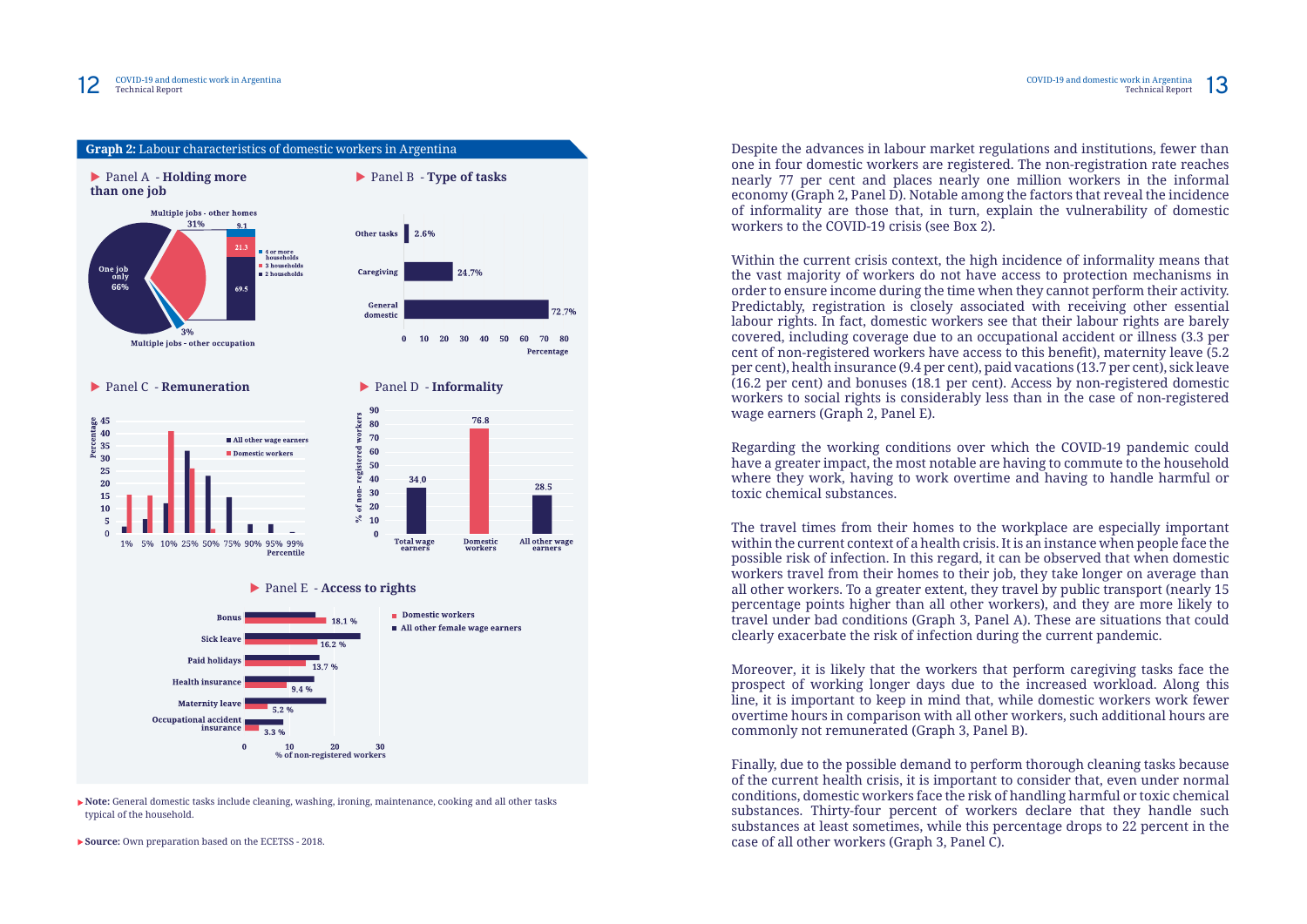



**Source:** Own preparation based on the ECETSS - 2018.

**Determinants of the incidence of informality in domestic work**

### **Box 2**

A qualitative study of the factors that explain the high incidence of informality among domestic workers was conducted in 2017 (Pereyra, 2017). The main findings help to explain the vulnerability these workers face in the current crisis context:

• In general, domestic workers' manoeuvring and negotiating room with their employers is highly limited. The discretionary capacity of employers is significant. For example, 'labour dispensability' without any type of compensation is accepted as perfectly normal.

• The consolidation of labour relationships and the associated emotional ties means that there is a greater likelihood of accessing some rights, but it could reinforce some discretionary practices, such as changing schedules.

• Registration and more working hours help to access labour rights. Thus, part-time work or working 'by the hour' is usually excluded from any kind of legal consideration.

• Employers blame the actual workers for non-registration, stating that they didn't want to be registered in order to keep certain social benefits ("planes"). Yet the large majority of workers positively assess registration.

• Among the most positive factors for registering domestic workers, employers note the peace of mind of knowing that they are 'covered' due to potential occupational accidents and note that the process is economically accessible. However, among the majority of employers that do not register their employees, the explanations allow a glimpse at certain 'hidden' costs of formalization that employers seek to avoid: registration leaves record of the existence of the employment relationship, it makes discretionary disconnections more difficult and it is mandatory to provide a written explanation about access to various rights (schedules, wage level, holidays, bonus, etc.).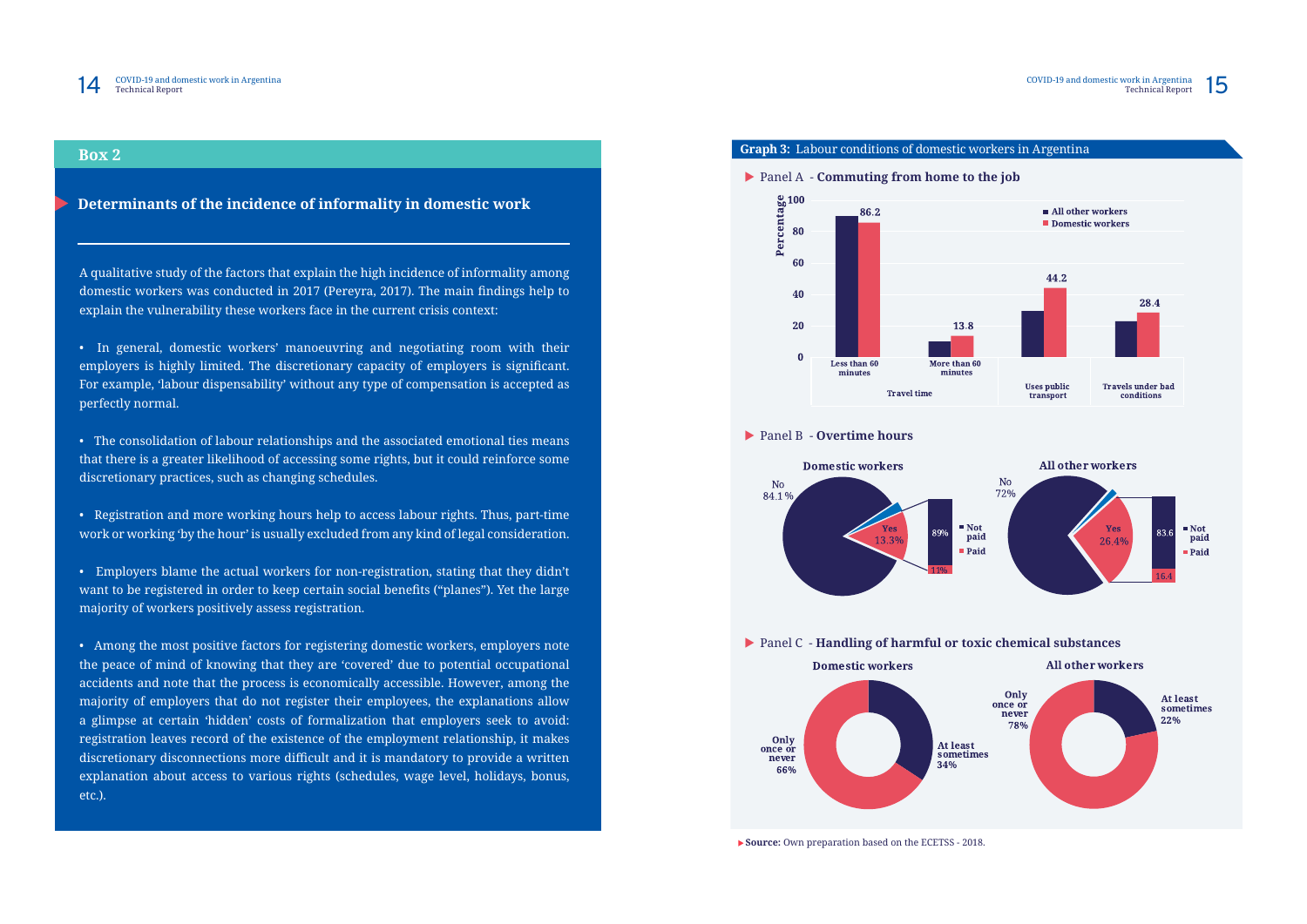### **4. What is the impact of COVID-19 on domestic work?**

The socio-demographic profile of domestic workers, characterized by a high presence of female heads of household with low income and children and adolescents under their care, together with the precarious labour conditions marked by a major incidence of non-registration, a lack of access to labour rights and exposure to considerable risks at the workplace, mean that these workers are more exposed to the economic and social impact of COVID-19. Some of the effects that the crisis caused by this pandemic have on the sector are detailed below:

- ▶ Loss of employment, without income support. The economic crisis associated with the COVID-19 pandemic is jeopardizing the employment of many domestic workers due to the difficulties that their employers could have to make payment of the workers' wages. In the case of workers who perform general domestic tasks and whose activity has not been declared essential, employers can temporarily interrupt the employment relationship while the mandatory confinement measures last. This practice is probably more common in the case of workers employed by the hour and who charge per day worked, given that many employers are unaware of the obligation to pay a worker's wage in these cases also<sup>7</sup>. The high incidence of informality in the sector means that the majority of workers do not have access to measures such as unemployment compensation or insurance, which would allow them to obtain income during the time when they cannot work.
- **Difficulties collecting wages.** There are employers that, in compliance with the law, maintain the employment relationship and the wages of the workers during the mandatory social isolation, but they have difficulties with respect to making payment. This is due to the fact that the cash payment method is extensively used in the sector, given that many workers do not have access to a bank account. While measures were implemented that allowed workers to have access to cash through automated tellers by introducing their National Identity Document and a code generated by the employer through home banking, neither all employers nor all workers have knowledge of this possibility.
- ▶ Longer workdays and higher workload. The closure of schools, assistance centres and other places for providing care could lead workers who perform caregiving tasks (24.7 per cent of the domestic workers in Argentina, totalling over 330,000 people) to work longer hours, within the context of anxiety and stress caused by this crisis.
- ▶ Lack of weekly time off. In the case of live-in workers, the mandatory confinement measures can hinder the weekly time off to which they have a right.
- ▶ Occupational health and safety deficits. Working in households during the period that the pandemic lasts requires special preventive measures, which must be accompanied by suitable materials. It is possible that in many households, employers of domestic work are unaware of these measures or they lack the necessary equipment. Moreover, the current health crisis could lead to the demand to perform very thorough cleaning and disinfection tasks using chemicals that could be harmful to the health of those who perform the tasks if they do not follow the necessary preventive measures and have adequate protective equipment for using them.
- **Risks when caring for ill persons.** Workers who perform care tasks for persons have of essential materials for performing the activity under the current circumstances.
- ▶ Exposure to the risk of infection. Caregiving was declared an essential activity in Argentina, which means that workers who perform these types of tasks have to go to domestic workers in Argentina commute for over 60 minutes to reach their workplace. Public transport is used by 44.2 per cent, and over 28 per cent declare that they commute under bad conditions. These factors suggest a major exposure to the risk of infection.
- ▶ Lack of access to health services. Only 9.4 per cent of non-registered domestic While Argentina does have a universal public health system, nearly 950,000 workers they became ill. In this case, the care deficits would represent an incommensurate risk for these workers, their families, their employers, the families of their employers and society in general.
- **Discrimination**. The expansion of the COVID-19 pandemic could worsen discriminatory practices towards domestic workers. This discrimination can be observed both in a new job (distrust of the worker's health status) and in existing relationships (due to the fear associated with the time that the employee spends outside the household).
- ▶ Lack of information about worker rights. Due to the particular nature of this profession, which is performed in the intimacy of a home and with few possibilities of interaction with other workers, it is likely that a high percentage of these workers

the right to not provide the service when a member of the employer household might be completing the mandatory quarantine due to being infected or due to having been exposed to the risk of infection by COVID-19. However, some workers could be in a situation of having to take care of persons who are ill from the coronavirus, without knowing it. In these cases, a lack of knowledge about the symptoms and about preventive measures, as well as the failure to provide the required materials, could have a negative effect on the worker's protection. The declaration of caregiving activities as essential did not necessarily mean the establishment of training programmes or the allocation

their workplace. As it was indicated in the preceding graph (Panel A), 13.8 per cent of

workers have access to health insurance, as it was stated in the preceding section. lack health coverage that would allow them to have access to higher quality care if

<sup>7</sup> Dismissals and temporary disruptions of employment relationships are occurring despite the decreed prohibition of dismissals throughout the duration of the pandemic.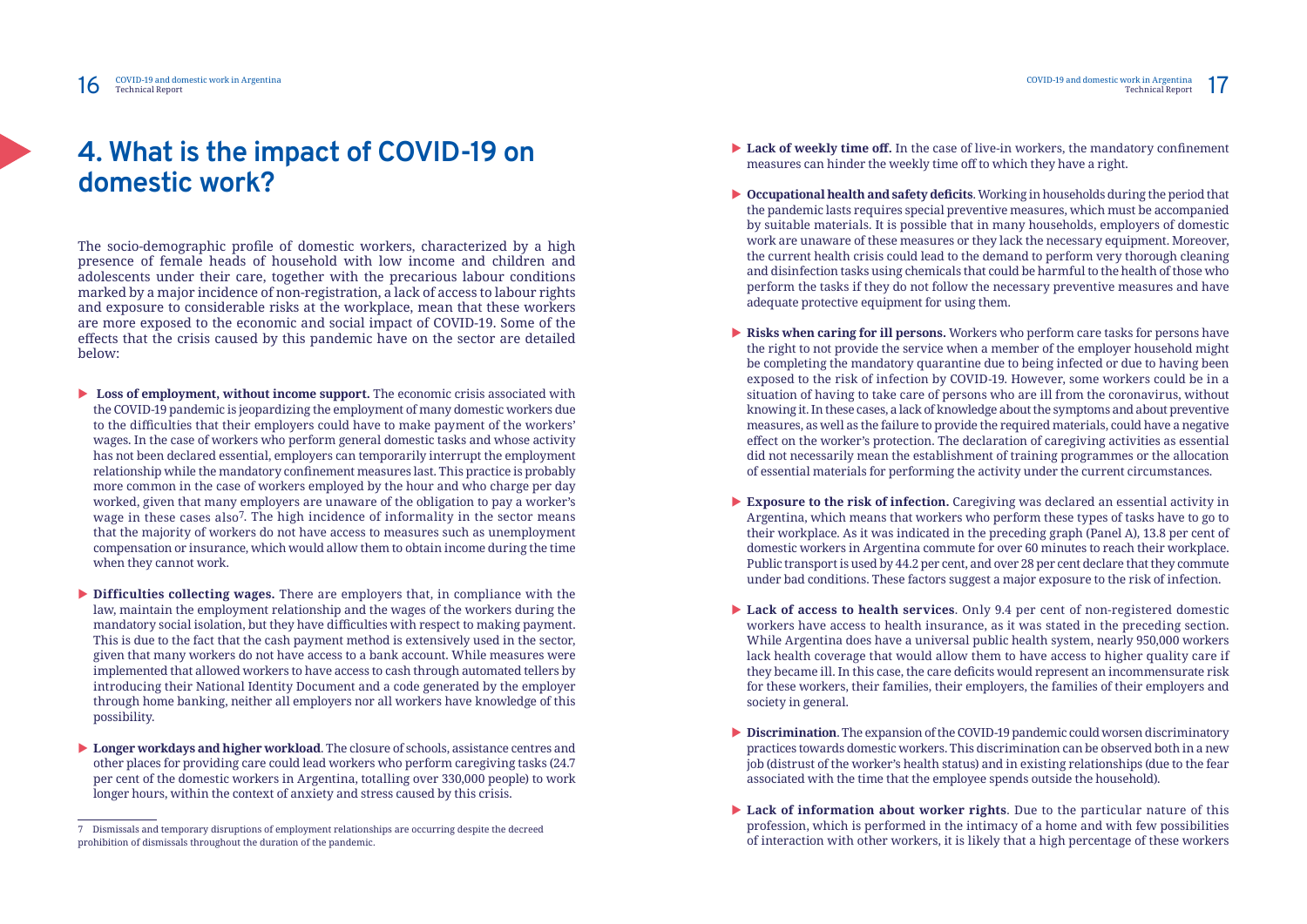are unaware of their rights. According to data from the ECETSS (2018), only 3.7 per cent of workers are affiliated with a union, only 2.1 per cent contacted the union over the last year and barely 8.5 per cent consulted the law on the sector. Within the current context of uncertainty, in which news about the evolution of the pandemic coexists with announcements about various response measures, there is a high possibility that many workers have difficulty accessing all the available information.

- ▶ **Breaches of the duty to protect public health**. The lack of information about the rights and obligations of domestic workers and of their employers, which is necessary for preventing infection, could have a major impact in terms of public health. If the workers who perform caregiving tasks do not have access to preventive measures and protective equipment, they could become infected and in turn become a spreader of the virus. Moreover, if workers who perform general domestic tasks cannot exercise their right to comply with the mandatory quarantine while receiving their wage, and they are therefore forced to go out to work, they could be contributing to spreading the virus.
- ▶ **Vulnerability of migrant workers**. Compared to other countries, migrant domestic workers in Argentina represent a smaller percentage of the labour force in the sector. However, they face greater vulnerability in certain aspects. Added to the risk of losing their job is the uncertainty about the impact on their residency in the country and the impact on their access to housing, as well as the uncertainty about the impossibility of returning to their place of origin due to the closure of borders. Moreover, due to the fact that the majority of banks and money transfer businesses are not operating during mandatory isolation, migrant workers face major limitations to transferring money abroad, as long as they receive their wages.
- **Increase of violence.** Various organizations have warned about the greater vulnerability and danger of violence against women during confinement due to the difficulty of fleeing from violent situations or accessing victim assistance services. This circumstance exposes domestic workers to a greater risk of violence, whether directly by the employer—or indirectly—as a witness of episodes of violence in the household.

# **5. Support measures for domestic work implemented in Argentina**

- **Reinforcement of social plans and of allowances**. From the very beginning of the crisis, the government of Argentina reinforced non-contributory income support programmes through the following measures: (i) the payment of an extraordinary supplement of the Universal Child Allowance (AUH) and the Universal Allowance for Pregnancy (AUE), equivalent to the monthly total (3,103 pesos (ARS)); (ii) the payment of an extraordinary supplement to retirees who receive a single retirement amount or a minimum pension; and (iii) the postponement of payment of the instalments for ANSES credits corresponding to the months of April and May. These non-contributory income support measures contemplate domestic workers as a beneficiary population, whether or not they are registered.
- ▶ **Emergency Family Income (IFE)**. With the objective of compensating for the complete unit, one time only in the month of April 2020, and it is compatible with the AUH8.
- ▶ Wage increase. The National Commission on Private Household Labour (CNTCP), increase of 5 per cent as from 1 March 2020 and another 5 per cent increase as from 1 an agreement between the parties, rather it was established by the Ministry of Labour, Employment and Social Security, given that the Ministry did not accept the increase agreed on by the representative organizations of workers and employers.
- ▶ **Awareness-raising campaigns**. Ever since the first effects of the COVID-19 crisis began to be felt in Argentina, domestic worker unions of the country have conducted various awareness-raising campaigns about the exposure suffered by workers in the sector due

Argentina is one of the countries that reacted the quickest in response to the economic and employment effects caused by the COVID-19 health crisis. Measures that have a direct impact on domestic workers are described below:

loss or a major decrease of income, the Argentinian government established the Emergency Family Income, an exceptional and non-contributory monetary benefit. Designed for unemployed persons, informal workers and small contributors under the simplified tax scheme (*monotributistas*) of the lower categories, the IFE also includes domestic workers (registered or not) as a recipient population. The benefit, which is equivalent to the amount of 10,000 pesos (ARS), is paid to a single member of the family

a tripartite body integrated by representatives of workers, of employers and of the State, established an increase of the hourly and monthly minimum wage for domestic workers. The increase amounts to 10 per cent, which is effective in two periods: one May 2020. It is important to keep in mind that this wage increase did not result from

<sup>8</sup> Decree 2020-310-APN-PTE of 23 March 2020.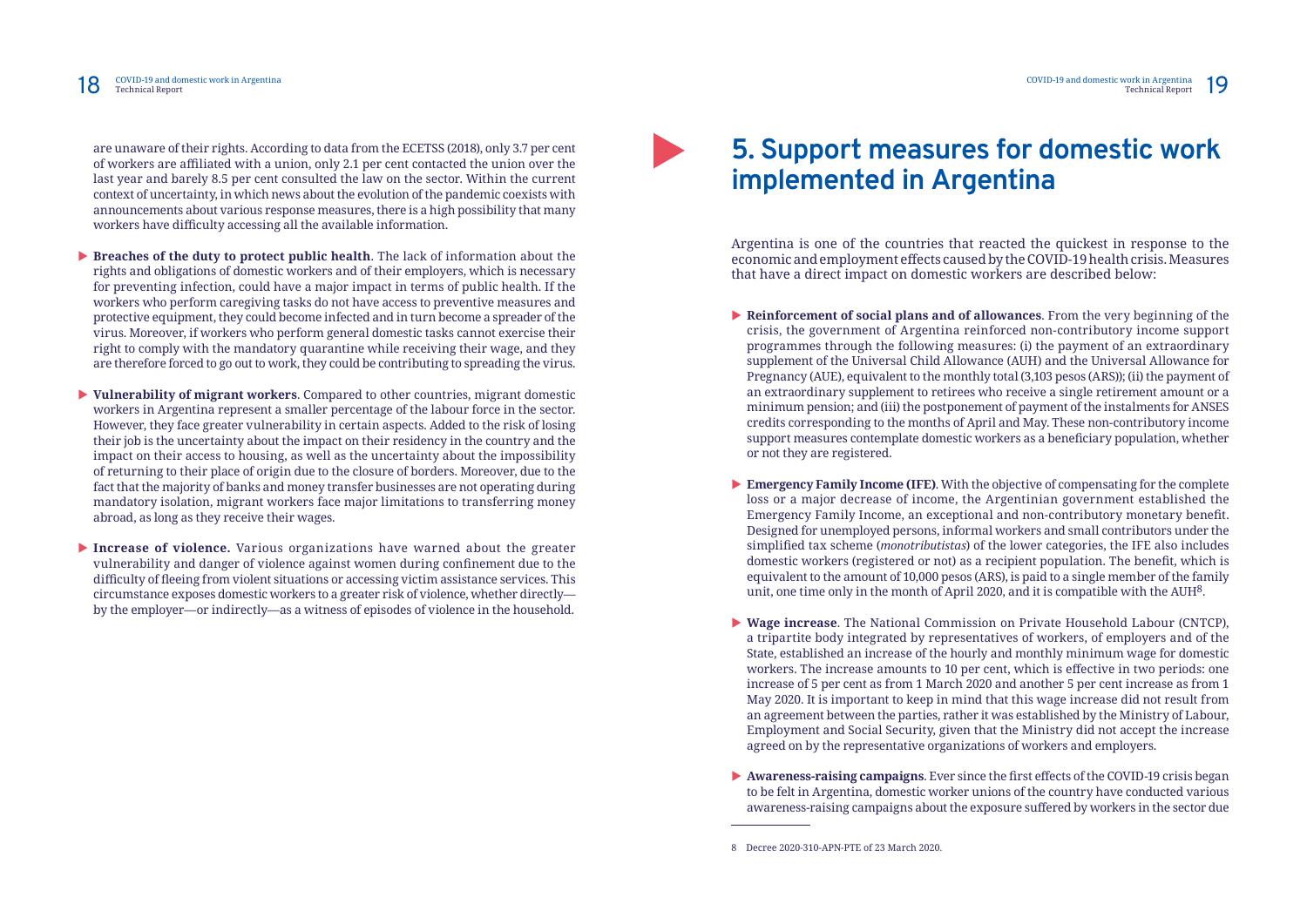to this pandemic. Specifically, the Domestic Workers Union (UPACP) and its vocational training school, together with the support of the Friedrich Ebert Stiftung Foundation, launched a campaign on social networks ( #CuidaAQuienTeCuida9 ) about matters such as respect for the quarantine and preventive measures for workers who continue their employment activity during the mandatory confinement period.

**Information campaigns about rights**. On the occasion of Domestic Workers Day in Argentina (3 April), the Domestic Workers Union, UPACP, launched a campaign with the support of the ILO, which offered a response to the most frequent questions received by the union regarding the rights of workers with respect to the COVID-19 crisis (see Box 3).

9 More information about the campaign at: https://www.fes-argentina.org/e/cuidaaquientecuida/

### **Campaign: Questions about domestic work in times of COVID-19**

### **Box 3**

# **6. Policy recommendations for mitigating the impact of COVID-19 on domestic work**

The policy response to reducing the impact of COVID-19 on domestic work must follow a multi-dimensional approach that allows taking on the aforementioned impacts. In addition to not only ensuring the health of workers, employers and their families but also minimising the risks of spreading the virus, coordinated actions resulting from social dialogue must be adopted to maintain the jobs and income of an especially vulnerable group. Therefore, the following actions are recommended:

 $-I$ f you do not have a bank account, you can ask your employer to make a money transfer using the 'Punto Efectivo' system of automated tellers so that you can get paid.

 $-$ Yes, you have the right to return to your home when the workday or the work week ends. You are not obligated to stay at the workplace.

- X Apply measures that favour the **retention of employment**, such as economic aid for households in order to pay for the care services performed by domestic workers. For example, to hire caregiving services Italy established the payment of supplements of up to a maximum of 600 euros for wage earners and self-employed workers and up to 1,000 euros for health workers and other occupations on the front line of the COVID-19 response. In France, the government announced the reimbursement of 80 percent of the wage that employers pay to their domestic employees who cannot work due to confinement measures. In this case, the employer will advance the wage to the worker and will obtain the reimbursement afterwards.
- Extend **access to labour rights** to domestic workers. In many countries, including Argentina, domestic work is regulated through special schemes that, while they do take into account the particulars of the sector, they occasionally do not allow access to the same rights that all other workers have. The ILO Convention on Domestic Workers (No. 189) defends the adoption of appropriate measures for guaranteeing that domestic workers enjoy conditions that are not less favourable than those applicable to workers generally in respect of social security protection. In this regard, Spain announced a temporary employment subsidy that had not existed for this sector up to now, which can be applied for by domestic workers if they lose their job or their hours are reduced as a consequence of this crisis.10
- **Extend sick leaves or leaves to provide care**, while continuing to receive wages, in cent, which means that 877,000 workers do not have this coverage.

 $-$ No, during the quarantine they cannot fire you (in any event, you should keep a record of having given notice).

 $-$ Your employer should issue a certification and make the arrangements through the 'Trámites  $\,$ a Distancia' web page, in which they will indicate the reason for travelling. It is also advisable for you to keep a copy of your wage receipt with you when commuting.

order to ensure the economic security of workers who are ill, are under quarantine or are caring for children, older adults or other relatives. If domestic workers are ill or under quarantine or they have relatives who are ill, they must be able to stay at home and be covered by sick leaves. Currently, this right is only guaranteed for registered workers. The percentage of non-registered workers who access sick leave is 16.2 per

### —**Do I have to work on days when the quarantine is in effect?**

—Only those who care for children, the elderly and/or ill persons must go to work, given that these activities are considered essential according to decree 297/2020.

—**Does the worker get paid for quarantine days, even though she has not gone to work?** —Yes, the worker must be paid her usual wages, even though she does not go to work.

#### —**My salary was paid in cash. How do I get paid if I can't travel?**

—**The quarantine began when I was at my employer's house. Can I go home?**

—**How do I inform my employer that I don't have to go to work?**

—You have to tell them that, according to Decree 297/2020, you are relieved from having to go to work. If they do not agree, you must send them a telegram (when the quarantine ends), telling them that you did not go to work because you were complying with the quarantine. It is important that you notify them by email or mobile phone so that there is record of having given them that notice.

—I**f I don't go to work because of respecting the quarantine, can they fire me?**

—**How do I obtain a permit to be able to commute?**

—**I am registered as a worker. Can I still collect the Emergency Family Income (IFE)?** Yes, the ANSES established that the IFE is available to all domestic workers. To receive it, you must register on the web page of the ANSES.

<sup>10</sup> This measure only applies in the case of those workers who were already registered before the announcement of this intervention.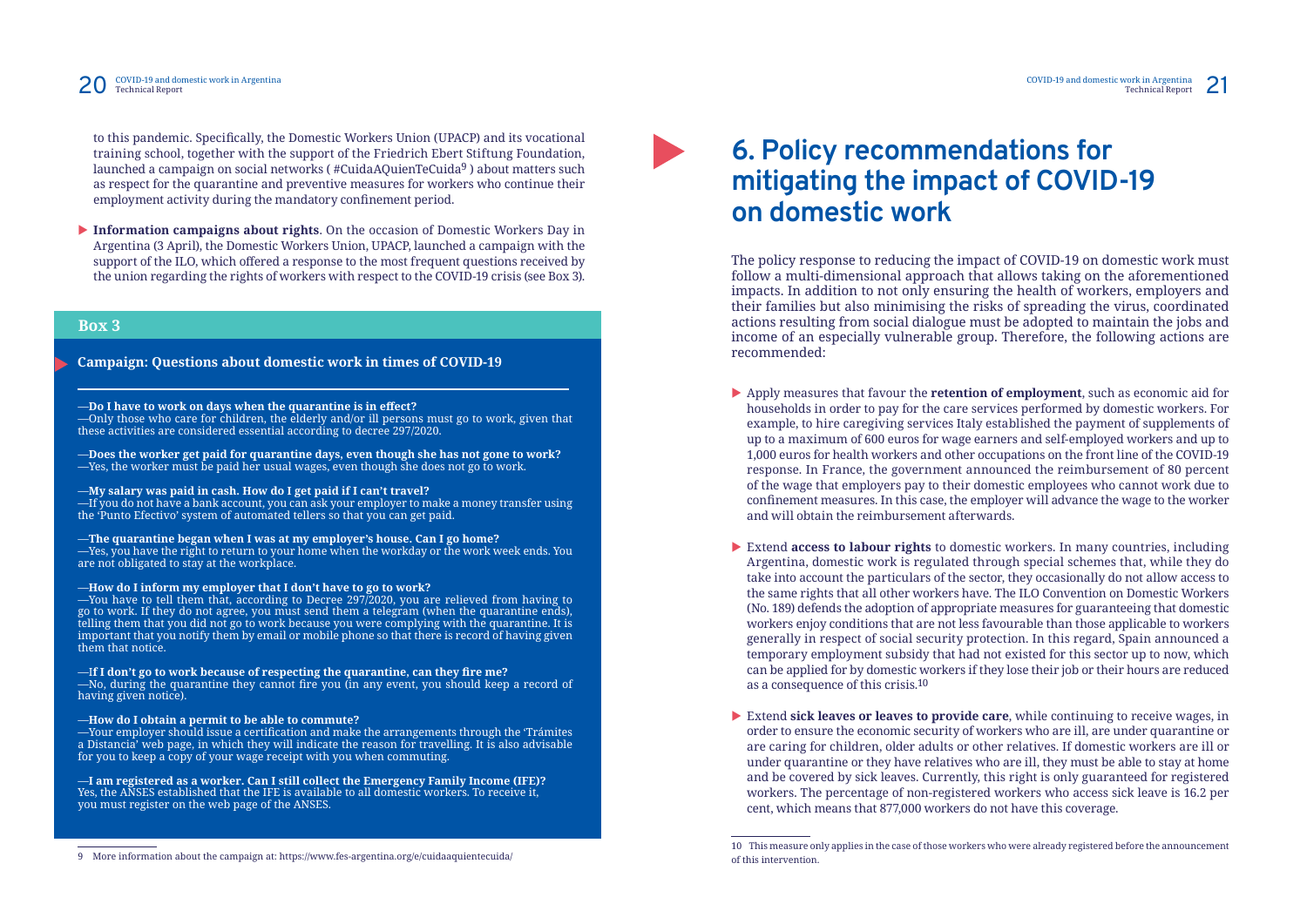

- **Improve universal access to public health services** for domestic workers and their families, even for those who do not have health insurance or health coverage. This is of utmost importance, given that care deficits, if the illness is contracted, would represent an incommensurate risk for workers, their families, their employers, the families of their employers and society in general.
- X Establish **health and safety measures** to guarantee a **workplace that is safe and free from the risk of infection**. The ILO Convention on Domestic Workers (No. 189) establishes that all domestic workers have the right to a safe and healthy working environment and that effective measures must be adopted to ensure their occupational safety and health. Considering that many workers provide caregiving tasks during this stage of the health crisis, the following aspects are key: establishing actions for informing how to recognize the symptoms associated with COVID-19, disseminating preventive measures for reducing the risk of infection and providing the necessary equipment, as well as training on how to use those materials. Moreover, governments must ensure that domestic workers have the same access to protective measures as all other workers.
- ▶ Reinforce the **necessary measures to guarantee the health and time off of all workers**, including preventive measures regarding the use of toxic materials and information about the right to time off. The closure of schools, care centres and other places that provide care could lead workers that perform caregiving tasks (declared to be essential tasks) to work a greater number of hours. This situation is worse in the case of live-in workers because the condition of mandatory confinement could make it difficult for them to take the weekly time off to which they have a right. The necessary measures that guarantee the right to time off by all domestic workers must therefore be established, as it is set forth by law. These interventions must be complemented by preventive and training measures about the environmental risks that these workers generally face, which are exacerbated by the current health crisis due to the demand for thorough cleaning and disinfection tasks.
- X Guarantee that the **social protection** measures established by existing mechanisms or by ad hoc payments reach all domestic workers. Measures of this type seek to safeguard economic security during this period of crisis, thereby considering the low income of the sector, regardless of a worker's registration or formalization status. Argentina established significant income support measures such as the AUH supplements and the IFE, but it is important to guarantee that, in practice, these actions reach all workers and overcome any possible barriers to access.
- X Guarantee that **information** about the pandemic and the response measures are **disseminated extensively** among all domestic workers, including those who, for various reasons, may have difficulty accessing that information (for example, indigenous populations, migrants or inhabitants of remote or marginal areas).

**Establish awareness-raising campaigns** about the rights and obligations of workers the health and protection of workers. In turn, these measures can also contribute to greater worker empowerment when enforcing their rights and minimizing their risks. Campaigns that provide information about the preventive measures that must be adopted to reduce the risks of exposure when caring for people who are ill with the coronavirus are also necessary.

and employers in the current context. Such awareness-raising measures can help employers to assume their responsibility to a greater extent with respect to guaranteeing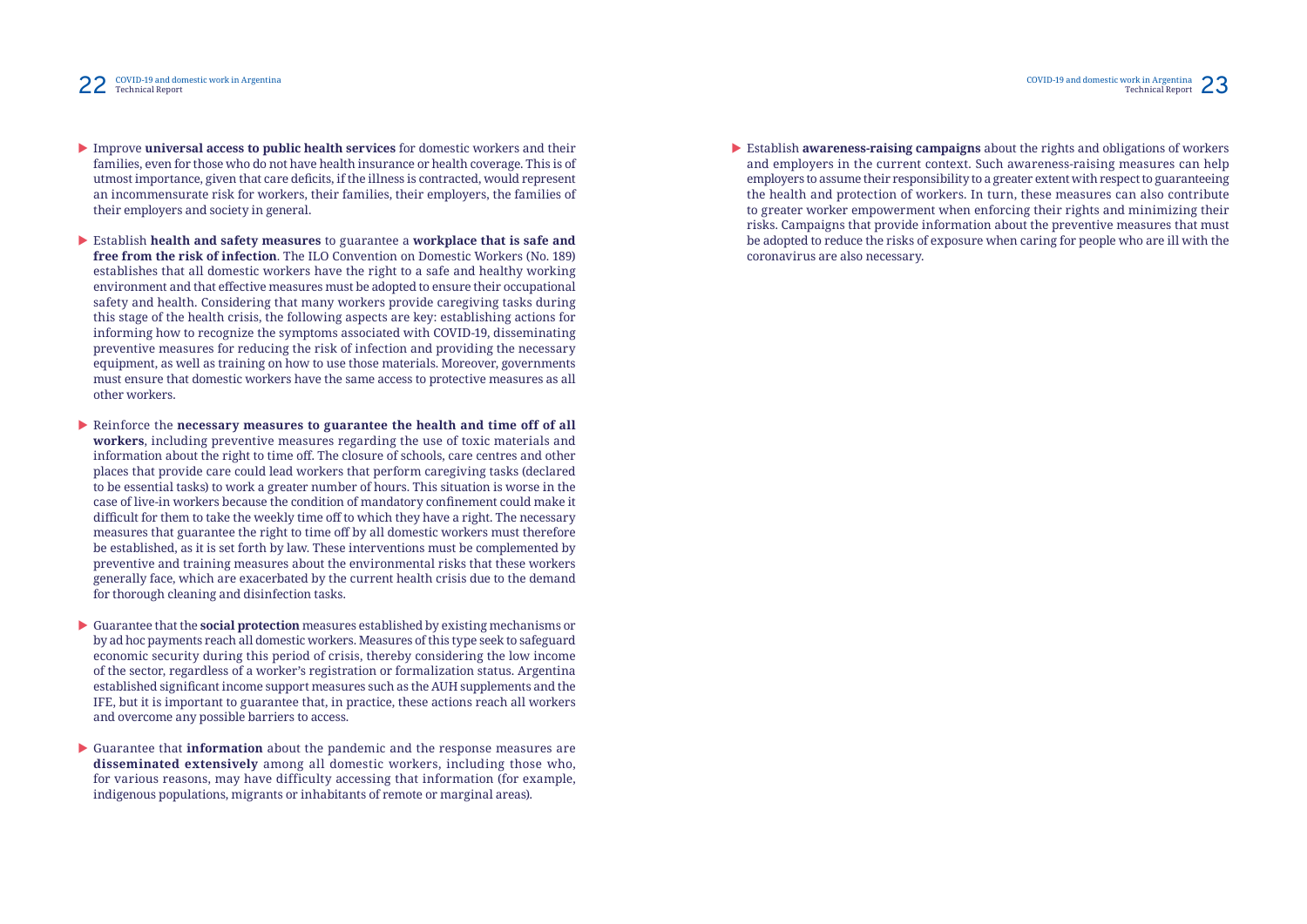# **7. Final considerations**

The COVID-19 pandemic is affecting an endless number of dimensions that go beyond the health aspects. It is estimated that the economic, social and development scopes will be heavily affected. In Argentina, the coronavirus crisis arrived within a national context marked by economic weakness, in which the labour market was already immersed in a difficult situation before this health emergency, stressed by the fact that more than 3 out of every 10 wage earners was in a situation of informality. This informality represents precarious work that mainly affects certain groups that will also be most adversely affected by the impact of COVID-19.

Among them, there are over 1,300,000 domestic workers in the country, 3 out of 4 of whom work in the informal economy. In the case of workers who perform personal care tasks, it is likely that they will be forced to work longer hours due to the closure of schools, care centres and other places that provide care. Their exposure to caring for people who are ill with the coronavirus could also increase, often without suitable preventive measures or without the necessary equipment. Moreover, workers who carry out general domestic tasks have the right to stay at home while receiving their full wage. Yet there are doubts by employers and workers about the implementation of this right, thereby jeopardizing effective compliance with the right.

In any event, regardless of the type of tasks that domestic workers may perform, in Argentina they all face challenges related to the incidence of informality. The lack of registration limits their access to labour rights that guarantee protection, which is crucial in the current context, notably including access to sick leave, coverage for occupational risks, unemployment compensation and access to health services.

In Argentina, measures that are headed in the right direction were already announced and implemented. Extending income support policies such as the extraordinary supplement of the AUH and the Emergency Family Income to all domestic workers, regardless of the tasks they perform or their registration status, will allow reaching hundreds of thousands of workers whose income has been partially or completely reduced. Moreover, the 10 per cent wage increase agreed on within the framework of the CNTCP will lessen the impact on income that this crisis will have on a group that does not have the possibility of savings to face an economic impact such as the current one.

Despite the positive assessment of Argentina's response to the crisis, special attention needs to be paid to a number of aspects. While Act 26844, which has been regulating the sector since 2013, establishes fundamental rights, such as sick leaves, coverage for occupational risks, compensation in the event of dismissal and access to health insurance, the high incidence of informality leaves workers highly exposed to the discretionary capacity of their employers, especially regarding certain basic compliance aspects such as respect for the duty of quarantine. Due to this situation, it is important to point out that Argentina does not have systematic and well-established control mechanisms over compliance with the rights of domestic workers, such as through labour inspection.

Within the framework of this health crisis, special attention must be paid to the gaps that exist with respect to health coverage among domestic workers. Nearly 950,000 workers in Argentina do not have access to health insurance that would allow them to access higher quality health services if they became sick. In this case, the care deficits would represent an incommensurate risk for the workers, their families, their employers, the families of their employers and society in general.

While income support policies that do include domestic workers were implemented, it is essential, on the one hand, to assess their effective coverage and adapt the response to the extent that we observe the existence of vulnerable worker groups beyond the margin of this aid. On the other hand, non-contributory social protection mechanisms, while necessary, should never replace the function of institutions such as minimum wage and the updates thereof based on collective bargaining and social dialogue, which contribute to prioritizing and valuing the sector. In this regard, the procedure followed in the latest wage increase is worrisome, which was unilaterally established by the MTEySS within the framework of the CNTCP, despite the agreement between worker and employer organizations regarding a higher increase.

Finally, yet just as importantly, strengthening the gender perspective in the response to domestic workers must be emphasized. In Argentina, a large percentage of these workers are heads of households with low income, with children and adolescents under their care, and they depend on their low wages to maintain their families. And right now, these workers are taking on an extraordinary burden of care within their family circle due to the closure of schools and other places that provide care, added to which is all the additional work they have at the households where they work. This circumstance could be incompatible with their job as it is currently organized, and greater measures to alleviate the burden of care of families are therefore required.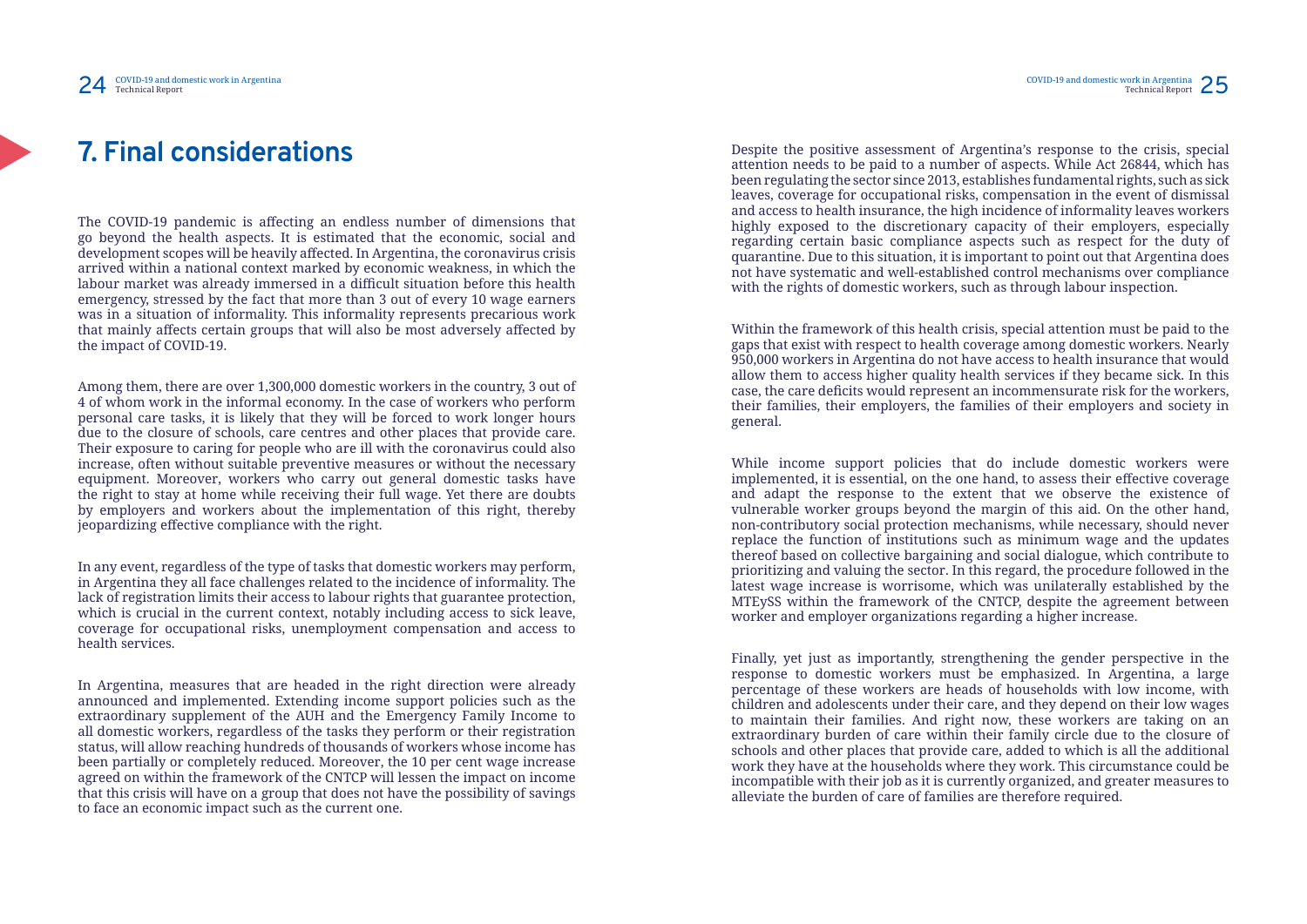#### 26 COVID-19 and domestic work in Argentina<br>Technical Report Technical Report Technical Report 26 COVID-19 and uvid

The COVID-19 pandemic will bring a period of reflection about a number of aspects. Regarding domestic work, there is space for thinking about how different the impact would have been if workers in this sector were registered. This highlights the importance of moving towards formality in the sector so that everyone is protected, from the workers themselves to society in general.

While the pandemic continues to grow, domestic workers, who total over one million in Argentina, will be caring for homes and loved ones. Their health, safety and economic stability have to be protected and guaranteed as a part of the essential efforts for fighting against the virus and its effects.



and Karczmarczyk, M. (2019). *El género del trabajo. Entre la casa, el sueldo y los* 

*trabajadoras domésticas en Argentina.* Buenos Aires: ILO Country Office for

- Díaz Langou, G., De León, G., Florito, J., Caro Sachetti, F., Biondi Rodríguez, A. *derechos.* Buenos Aires: CIPPEC, ILO, UN Women, UNDP.
- Pereyra, F. (2017). *Trabajadoras domésticas y protección social en Argentina: avances y desafíos pendientes.* Buenos Aires: ILO Country Office for Argentina.
- Pereyra, F. (2018). *Cuando la expansión de derechos es posible: el diálogo social de las*  Argentina.
- Rodríguez Nardelli, A. L. (2016). *Impacto del programa de profesionalización del*  Argentina.
- Trujillo, L. and Sarabia, M. (2011). El mundo del trabajo y la territorialidad en *social y las relaciones laborales,* 145-174.

COVID-19 and domestic work in Argentina COVID-19 and domestic work in Argentina COVID-19 and domestic work in Argentina COVID-19 and domestic work in Argentina Technical Report Technical Report  $\sim$ 

*servicio en casas particulares sobre trabajadoras y trabajadores domésticos de origen nacional y migrante en Argentina.* Buenos Aires: ILO Country Office for

la Argentina a partir de los hogares con programas de transferencias monetarias. *Trabajo, ocupación y empleo. La complejidad del empleo, la protección*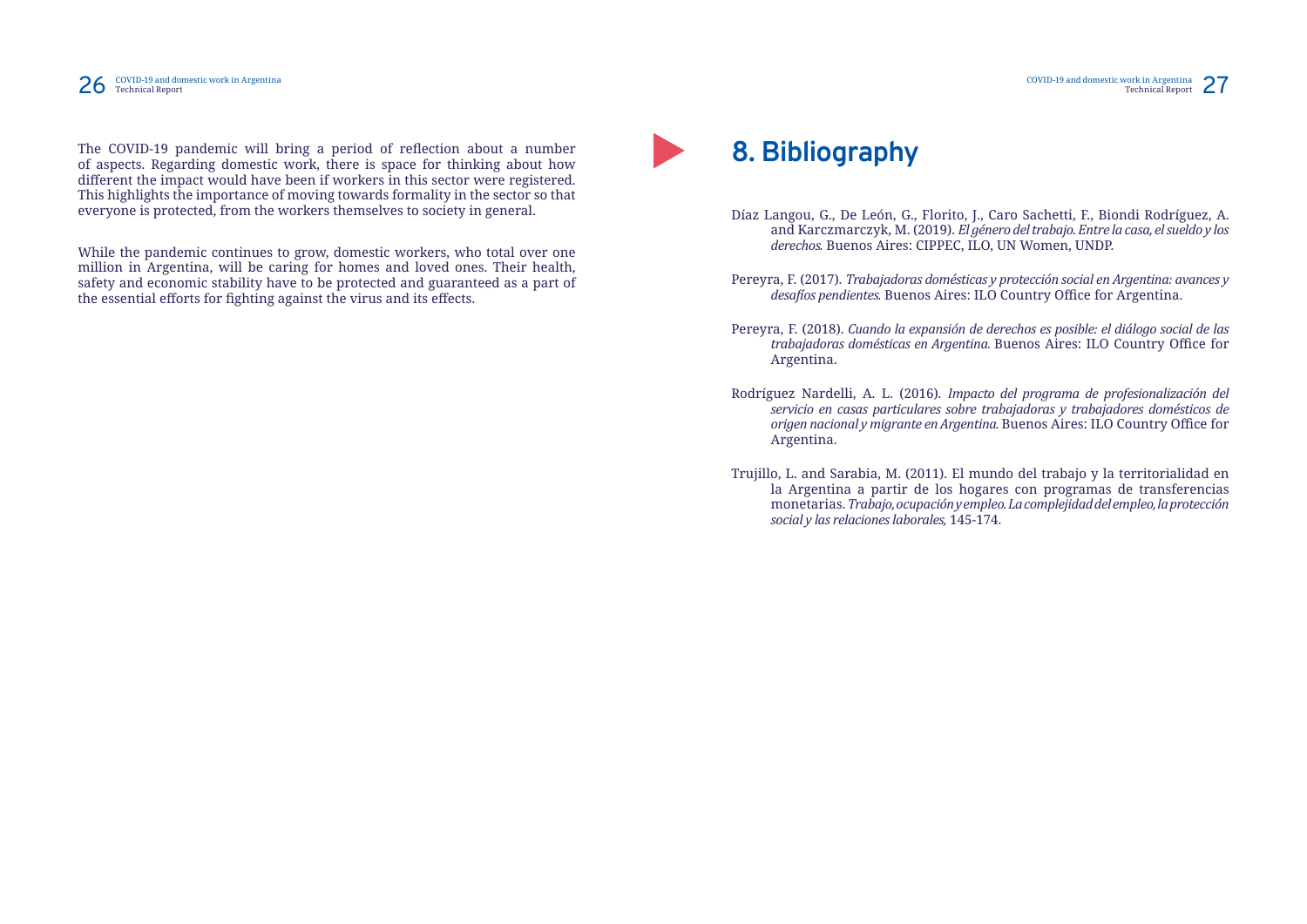COVID-19 and domestic work in Argentina Technical Report 29

**International** Labour<br>Organization

#### *COVID-19 and domestic work in Argentina.*

Copyright © International Labour Organization 2020

Publications of the International Labour Office are protected by intellectual property rights pursuant to Protocol 2 annexed to the Universal Copyright Convention.

For more information about this publication, contact the ILO Country Office for Argentina, Av. Córdoba 950, piso 13, Buenos Aires, Argentina. Visit our website at www.ilo.org/buenosaires or write to us at biblioteca\_bue@ilo.org

#### $\blacktriangleright$  NOTICE

The use of language that does not discriminate or mark differences between men and women is one of the concerns of our Organization. However, there is no agreement among linguists about how to do so in Spanish. In this regard and in order to avoid the graphic overload that would be meant be using 'o/a' (male/female gender markers in Spanish), we have opted to use the classic generic masculine marker in the Spanish version, thereby understanding that all mentions in such gender always represent both men and women.

**www.ilo.org/buenosaires**